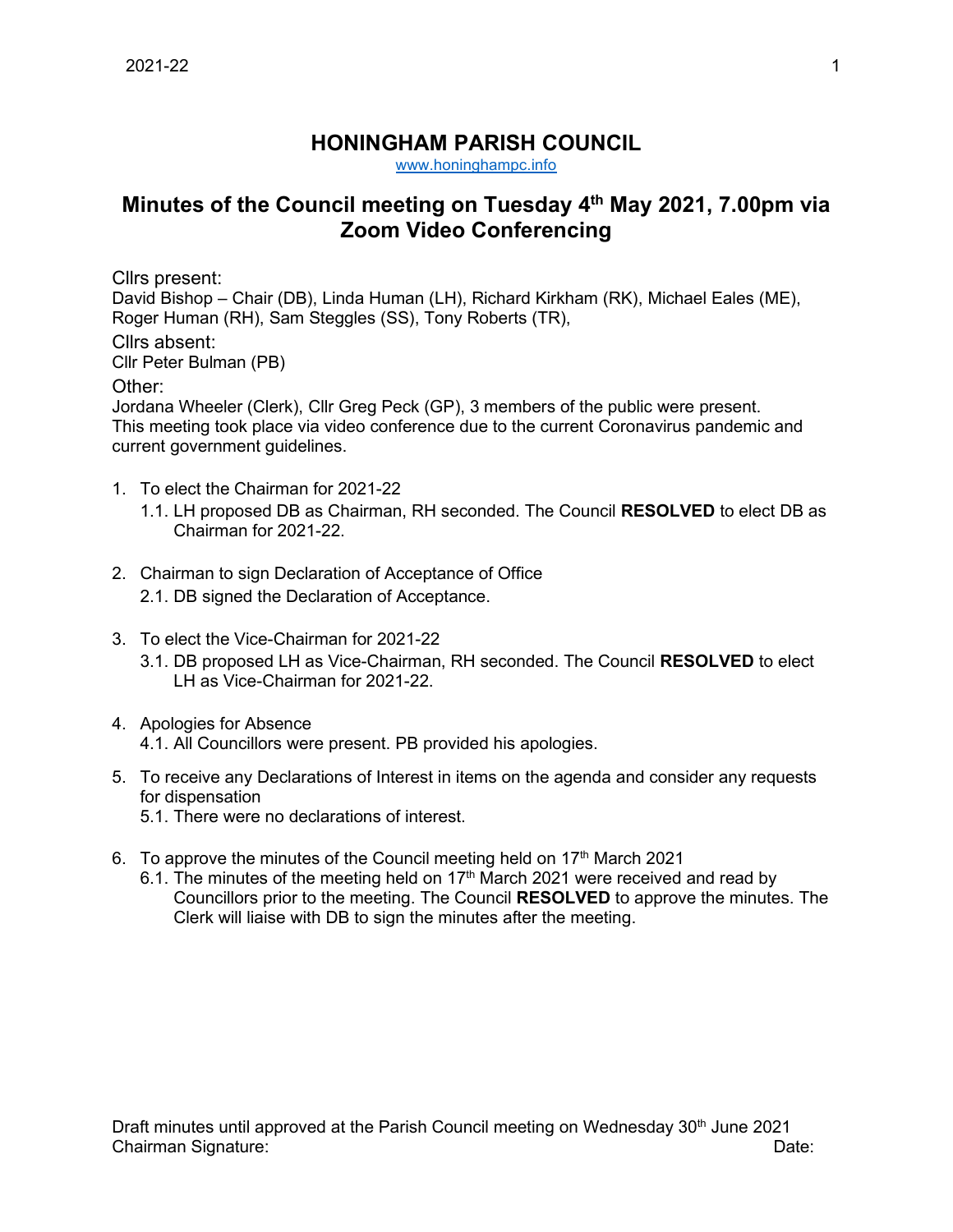- 7. To appoint a representative for the Village Hall Management Committee
	- 7.1. The Council **RESOLVED** to appoint LH to the Village Hall Management Committee as the Parish Council representative.
- 8. To consider extending temporary delegation of powers to the Clerk
	- 8.1. The delegation of powers has been updated to reflect rules of moving out of lockdown. The Clerk recommended extending the powers for a further year in case of further lockdowns. It is good practice to have delegation powers in place. The Council **RESOLVED** to adopt the Delegation of Powers to the Clerk for 2021-22.
- 9. To approve the following policies:
	- 9.1. Standing Orders The Clerk noted these have not been updated, the next review is scheduled for 2022.
	- 9.2. Financial Regulations These have been reviewed and updated. The Council **RESOLVED** to adopt the Financial Regulations.
- 10. To report on progress of matters arising from previous meetings Information only 10.1. Nothing to report.
- 11. Finance To review and approve the bank reconciliation for March/April 2021 and approve payments for the following:

The Council reviewed the bank reconciliation. The Clerk noted income of £400 was from the sale of the mower. The Council **RESOLVED** to approve the payments.

|      | Description                              | Payment<br>Type/Cheque<br>Number | mount   |
|------|------------------------------------------|----------------------------------|---------|
| 11.1 | Jordana Wheeler - Expenses Feb 2021      | <b>BACS</b>                      | £14.39  |
| 11.2 | Zurich Town & Parish – Insurance 2021-22 | <b>BACS</b>                      | £520.13 |

- 12. To appoint a play area inspector for 2021
	- 12.1. TR suggested there were benefits to using the same inspector as previous years who has historic knowledge of the equipment. The Council **RESOLVED** to appoint David Bracey as play area inspector for 2021. The Clerk will arrange the inspection.
- 13. To appoint a grass contractor for 2021-22
	- 13.1. The Council **RESOLVED** to appoint Vortex as grass contractor for 2021-22.
- 14. To receive an update on the Food Hub Liaison Group
	- 14.1. DB attended the recent meeting. DB reported that presentation of information in the meeting was quick with little explanation. Work is expected to start soon on further units at the Food hub. A vertical farm is also being built. Both buildings will be within the LDO rules therefore do not require further planning permission. The Clerk noted the buildings should be eligible for CIL.